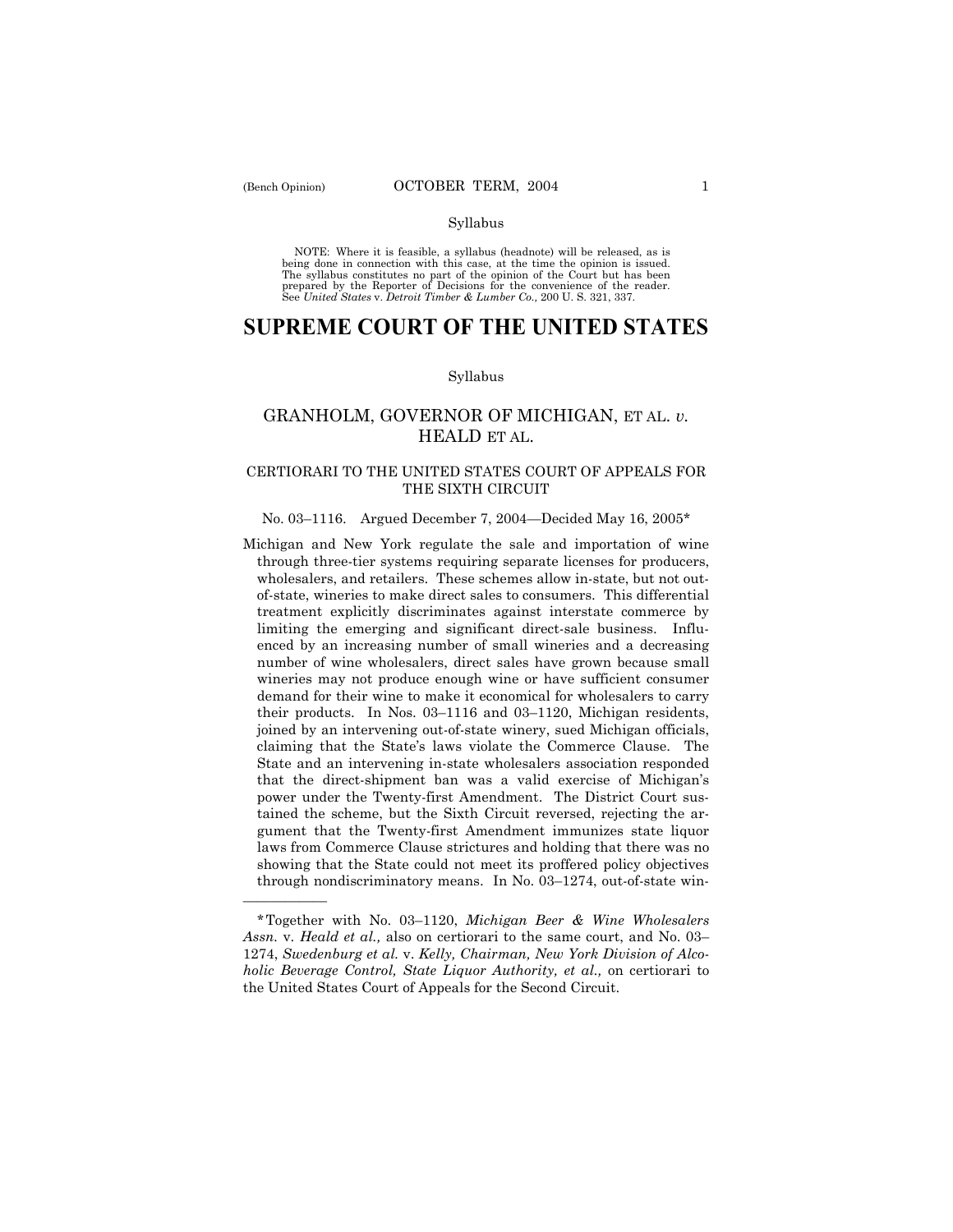eries and their New York customers filed suit against state officials, seeking, *inter alia*, a declaration that the State's direct-shipment laws violate the Commerce Clause. State liquor wholesalers and retailersí representatives intervened in support of the State. The District Court granted the plaintiffs summary judgment, but the Second Circuit reversed, holding that New York's laws fell within the ambit of its powers under the Twenty-first Amendment. Here, respondents in the Michigan cases and petitioners in the New York case are referred to as the wineries, while the opposing parties are referred to as the States.

*Held:* Both States' laws discriminate against interstate commerce in violation of the Commerce Clause, and that discrimination is neither authorized nor permitted by the Twenty-first Amendment. Pp. 8–30.

 (a) This Court has long held that, in all but the narrowest circumstances, state laws violate the Commerce Clause if they mandate "differential treatment of in-state and out-of-state economic interests that benefits the former and burdens the latter.î *Oregon Waste Systems, Inc.* v. *Department of Environmental Quality of Ore.,* 511 U. S. 93, 99. Laws such as those at issue contradict the principles underlying this rule by depriving citizens of their right to have access to other States' markets on equal terms. The Michigan system's discriminatory character is obvious. It allows in-state wineries to ship directly to consumers, subject only to a licensing requirement, but out-of-state wineries, even if licensed, must go through a wholesaler and retailer. The resulting price differential, plus the possible inability to secure a wholesaler for small shipments, can effectively bar small wineries from Michigan's market. New York's scheme also grants in-state wineries access to state consumers on preferential terms. It allows in-state wineries to ship directly to consumers, but requires an out-of-state winery to open a New York branch office and warehouse, which drives up its costs. Out-of-state wineries are also ineligible for a "farm winery" license, which provides the most direct means of shipping to New York consumers. Pp.  $8-12$ .

 (b) Section 2 of the Twenty-first Amendment does not allow States to regulate direct shipment of wine on terms that discriminate in favor of in-state producers. The States' position is inconsistent with this Court's precedents and the Amendment's history. Pp. 12–26.

 (1) This Court invalidated many state liquor regulations before the Eighteenth Amendment's ratification, finding either that the Commerce Clause prevented States from discriminating against imported liquor, *Scott* v. *Donald,* 165 U. S. 58, or that States could not pass facially neutral laws that placed an impermissible burden on interstate commerce, *Bowman* v. *Chicago & Northwestern R. Co.,* 125 U. S. 465. While States could ban domestic liquor production, *Mugler*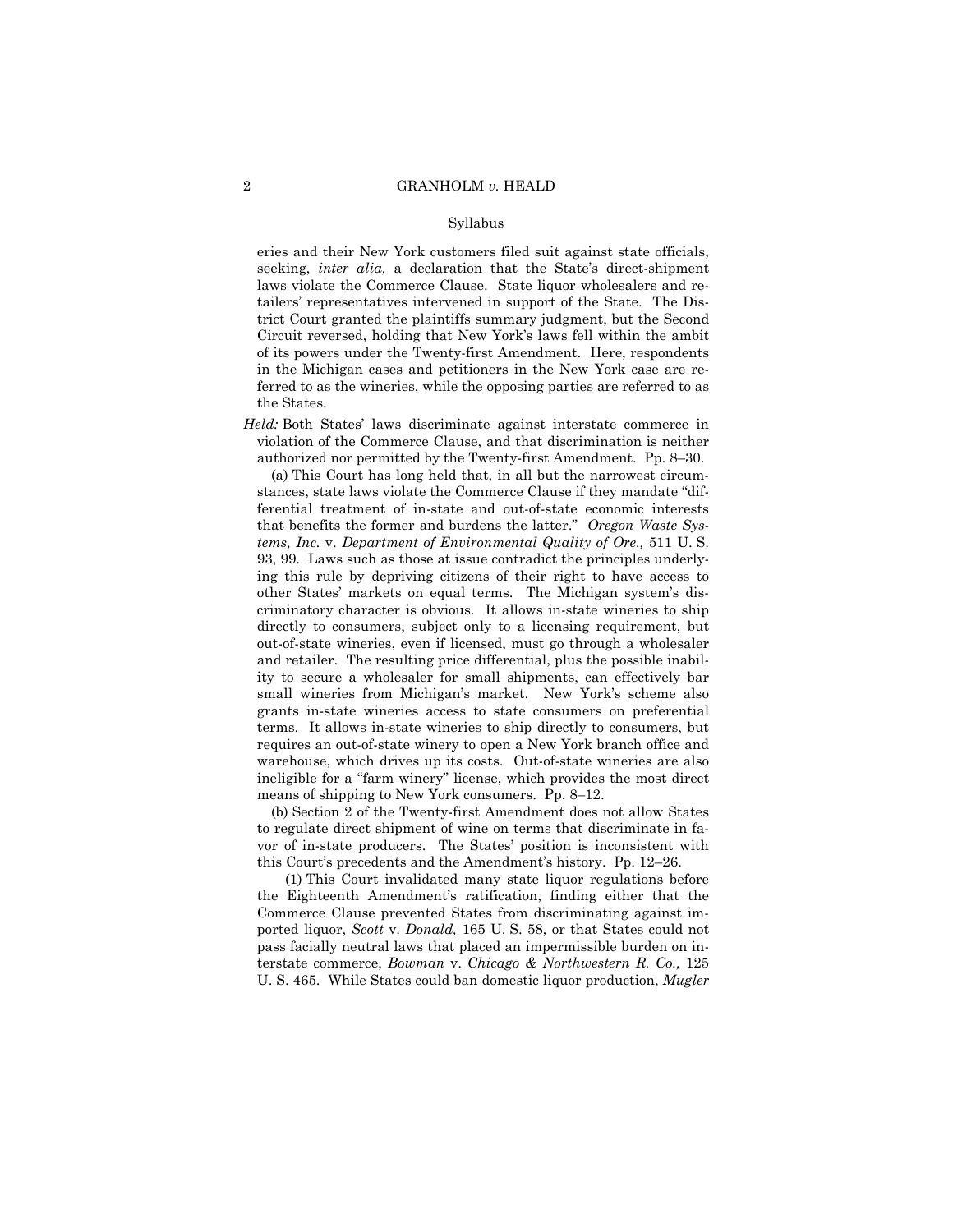v. *Kansas,* 123 U. S. 623, such laws were ineffective because they could not regulate imported liquor in its original package, *Leisy* v. *Hardin,* 135 U. S. 100. To resolve this matter, Congress passed the Wilson Act, which empowered the States to regulate imported liquor on the same terms as domestic liquor. After this Court narrowly construed the Act to permit regulation of the resale of imported liquor, not its direct shipment to consumers, *Rhodes* v. *Iowa,* 170 U. S. 412, Congress passed the Webb-Kenyon Act to close the direct-shipment loophole, see *Clark Distilling Co.* v. *Western Maryland R. Co.,* 242 U. S. 311.The States argue that the Webb-Kenyon Act went further, removing any barrier to discriminatory state liquor regulations, but that reading conflicts with *Clark Distilling*ís description of the Webb-Kenyon Actís purpose*,* which was simply to extend the Wilson Act. Nor does the statute's text compel a different response. At the very least, it expresses no clear congressional intent to depart from the principle disfavoring discrimination against out-of-state goods. Last, and most importantly, the Webb-Kenyon Act did not purport to repeal the Wilson Act, which expressly precludes state discrimination. The Wilson Act reaffirmed, and the Webb-Kenyon Act did not displace, the Courtís Commerce Clause cases striking down state laws that discriminated against out-of-state liquor. States were required to regulate domestic and imported liquor on equal terms. Pp.  $12-21$ .

 (2) A brief respite from these legal battles brought on by the Eighteenth Amendmentís ratification ended with the Twenty-first Amendment. The States contend that §2 of the Twenty-first Amendment transfers to States the authority to discriminate against out-of-state goods, but the pre-Amendment history recited here provides strong support for the view that ß2 only restored to the States the powers they had under the Wilson and Webb-Kenyon Acts. The Twenty-first Amendment's aim was to allow States to maintain an effective and uniform system for controlling liquor by regulating its transportation, importation, and use. It did not give States the authority to pass nonuniform laws in order to discriminate against outof-state goods, a privilege they never enjoyed. Cases decided soon after the Twenty-first Amendmentís ratification did not take account of the underlying history and were inconsistent with this view, *e.g., State Bd. of Equalization of Cal.* v. *Youngís Market Co.,* 299 U. S. 59, but the Court's reluctance to consider this history did not reflect a consensus that such evidence was irrelevant or that prior history was unsupportive of the principle that the Amendment did not authorize discrimination against out-of-state liquor. More recent cases confirm that the Twenty-first Amendment does not supersede other provisions of the Constitution and, in particular, does not displace the rule that States may not give a discriminatory preference to their own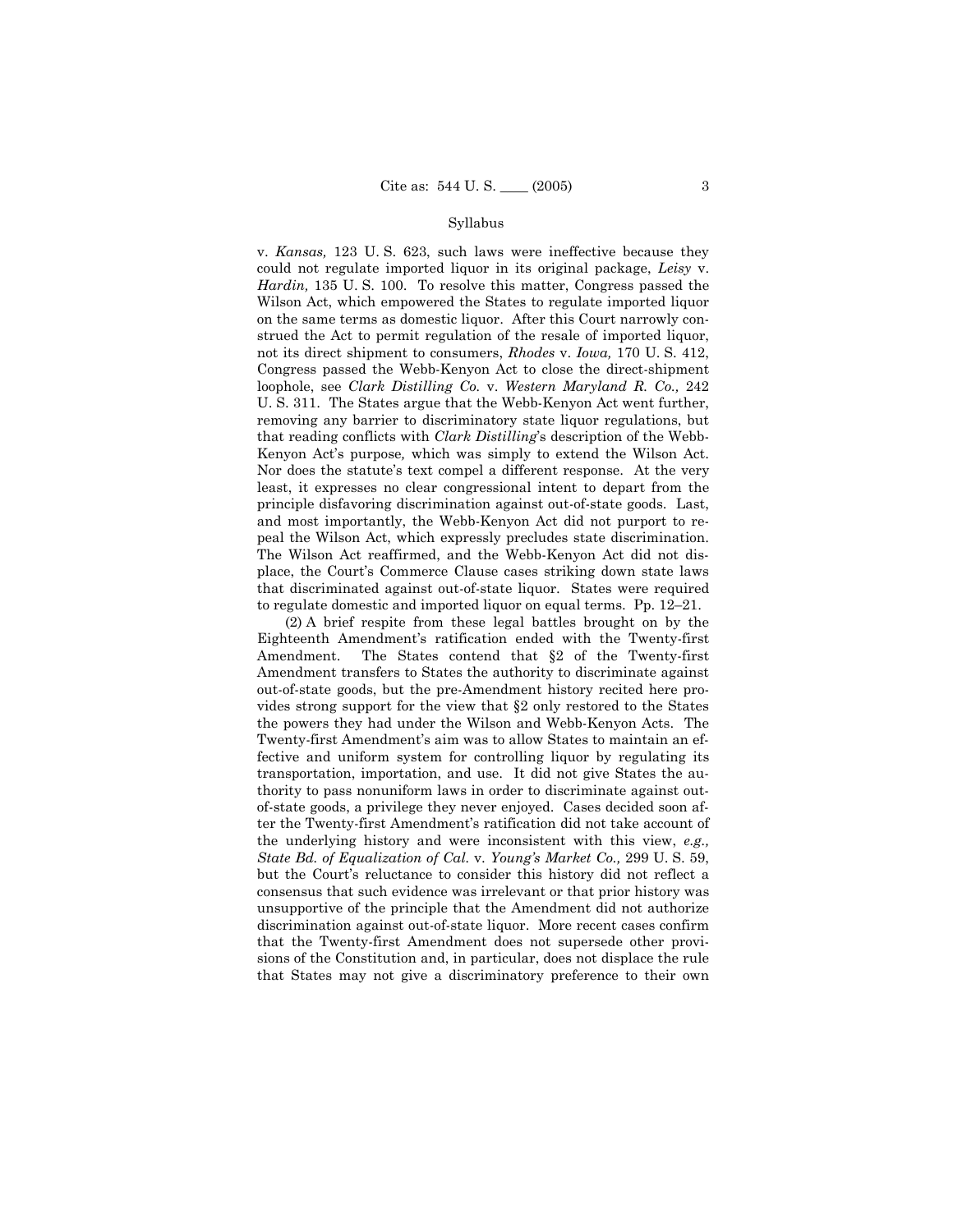producers. Pp.  $21-23$ .

(3) This Court has held, in the modern  $\S2$  cases, (1) that state laws violating other provisions of the Constitution are not saved by the Twenty-first Amendment, *e.g., 44 Liquormart, Inc.* v. *Rhode Island*, 517 U.S. 484, (2) that §2 does not abrogate Congress' Commerce Clause powers with regard to liquor, *e.g., Capital Cities Cable, Inc.* v. *Crisp,* 467 U. S. 691, and (3) as most relevant here, that state regulation of alcohol is limited by the Commerce Clause's nondiscrimination principle, *e.g., Bacchus Imports, Ltd.* v. *Dias,* 468 U. S. 263, 276. *Bacchus,* which dealt with a Hawaii excise tax exempting some in-state alcoholic beverages, provides a particularly telling example of this last proposition, and this Court declines the States' suggestion to overrule or limit that case. The decision to invalidate the instant direct-shipment laws also does not call into question their three-tier systemsí constitutionality, see *North Dakota* v. *United States,* 495 U. S. 423, 432. State policies are protected under the Twenty-first Amendment when they treat liquor produced out of state the same as its domestic equivalent. In contrast, the instant cases involve straightforward attempts to discriminate in favor of local producers. Pp.  $23-26$ .

 (c) Concluding that the Statesí direct-shipment laws are not authorized by the Twenty-first Amendment does not end the inquiry, for this Court must still consider whether either State's regime "advances a legitimate local purpose that cannot be adequately served by reasonable nondiscriminatory alternatives," *New Energy Co. of Ind.* v. *Limbach,* 486 U. S. 269, 278. The States provide little evidence for their claim that purchasing wine over the Internet by minors is a problem. The 26 States now permitting direct shipments report no such problem, and the States can minimize any risk with less restrictive steps, such as requiring an adult signature on delivery. The States' tax evasion justification is also insufficient. Increased direct shipment, whether in or out of state, brings the potential for tax evasion. However, this argument is a diversion with regard to Michigan, which does not rely on in-state wholesalers to collect taxes on out-ofstate wines. New Yorkís tax collection objectives can be achieved without discriminating against interstate commerce, *e.g.,* by requiring a permit as a condition of direct shipping, which is what it does for in-state wineries. Both States also benefit from federal laws that supply incentives for wineries to comply with state regulations. Other rationales—facilitating orderly market conditions, protecting public health and safety, and ensuring regulatory accountability can also be achieved through the alternative of an evenhanded licensing requirement. Pp. 26-29.

Nos. 03–1116 and 03–1120, 342 F. 3d 517, affirmed; No. 03–1274, 358